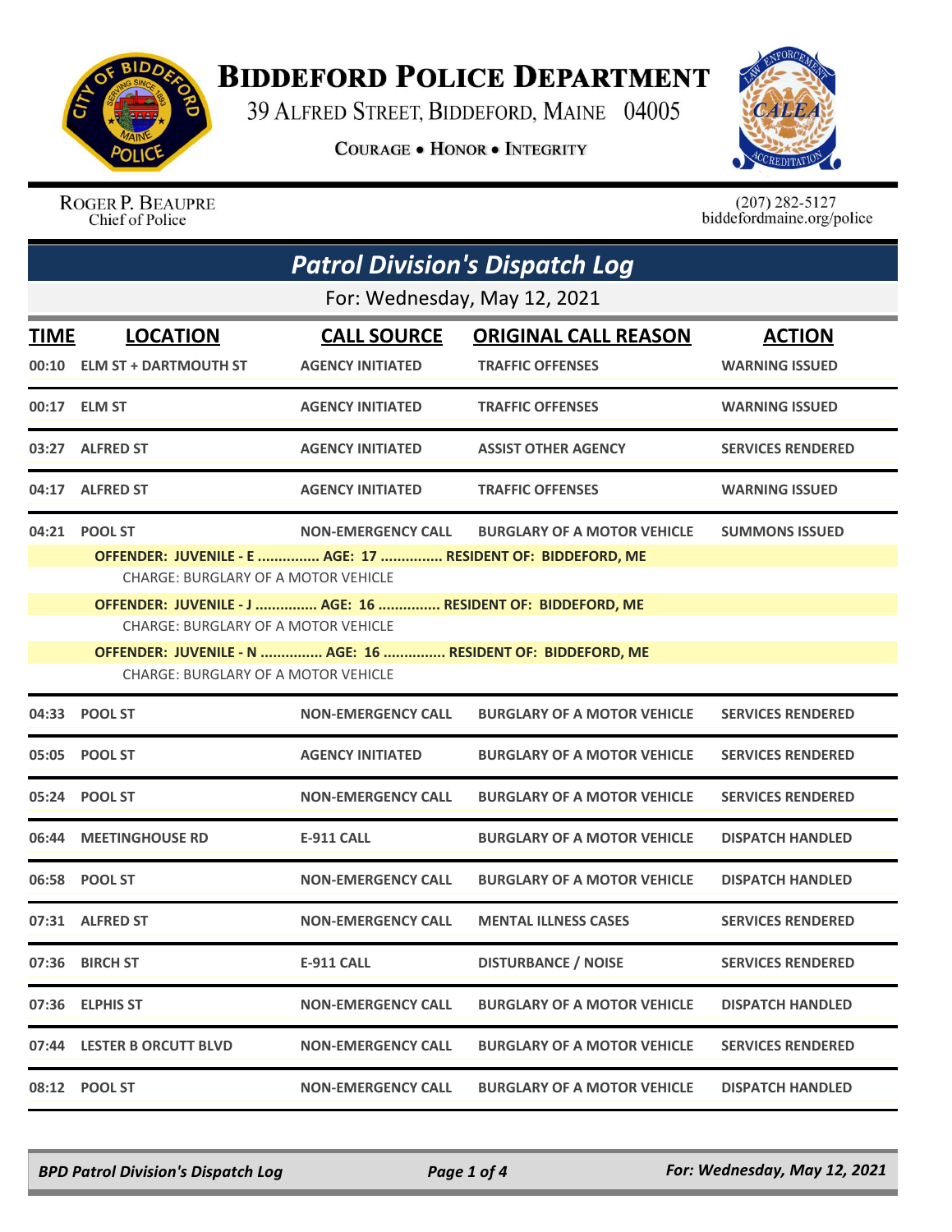| <b>TIME</b><br>08:45 | <b>LOCATION</b><br><b>LESTER B ORCUTT BLVD</b> | <b>CALL SOURCE</b><br><b>NON-EMERGENCY CALL</b> | <b>ORIGINAL CALL REASON</b><br><b>BURGLARY OF A MOTOR VEHICLE</b> | <b>ACTION</b><br><b>DISPATCH HANDLED</b> |
|----------------------|------------------------------------------------|-------------------------------------------------|-------------------------------------------------------------------|------------------------------------------|
| 09:12                | <b>MILE STRETCH RD</b>                         | <b>WALK-IN AT STATION</b>                       | <b>ARTICLES LOST/FOUND</b>                                        | <b>DISPATCH HANDLED</b>                  |
| 09:14                | <b>POOL ST</b>                                 | <b>AGENCY INITIATED</b>                         | <b>BURGLARY OF A MOTOR VEHICLE</b>                                | <b>DISPATCH HANDLED</b>                  |
| 09:14                | <b>POOLSIDE LN</b>                             | <b>E-911 CALL</b>                               | <b>BURGLARY OF A MOTOR VEHICLE</b>                                | <b>REPORT TAKEN</b>                      |
| 09:20                | <b>GLAUDE AVE</b>                              | <b>AGENCY INITIATED</b>                         | <b>ANIMAL COMPLAINT</b>                                           | <b>WARNING ISSUED</b>                    |
|                      | 09:24 ALFRED ST                                | E-911 CALL                                      | 911 MISUSE                                                        | <b>SERVICES RENDERED</b>                 |
| 09:25                | <b>BEACH ROSE WAY</b>                          | <b>NON-EMERGENCY CALL</b>                       | <b>BURGLARY OF A MOTOR VEHICLE</b>                                | <b>DISPATCH HANDLED</b>                  |
| 09:29                | <b>SACO FALLS WAY</b>                          | <b>AGENCY INITIATED</b>                         | <b>PRO-ACTIVE DV RESPONSE TEAM</b>                                | <b>NO VIOLATION</b>                      |
|                      | 09:39 YATES ST                                 | <b>AGENCY INITIATED</b>                         | <b>BURGLARY OF A MOTOR VEHICLE</b>                                | <b>DISPATCH HANDLED</b>                  |
|                      | 09:47 YATES ST                                 | <b>AGENCY INITIATED</b>                         | <b>BURGLARY OF A MOTOR VEHICLE</b>                                | <b>DISPATCH HANDLED</b>                  |
| 10:00                | <b>GEORGE ST</b>                               | <b>AGENCY INITIATED</b>                         | <b>ANIMAL COMPLAINT</b>                                           | <b>FIELD INTERVIEW</b>                   |
| 10:00                | <b>POOL ST</b>                                 | <b>NON-EMERGENCY CALL</b>                       | <b>BURGLARY OF A MOTOR VEHICLE</b>                                | <b>DISPATCH HANDLED</b>                  |
| 10:03                | <b>BARRA RD</b>                                | <b>E-911 CALL</b>                               | 911 MISUSE                                                        | <b>SERVICES RENDERED</b>                 |
| 10:09                | <b>SACO FALLS WAY</b>                          | <b>WALK-IN AT STATION</b>                       | <b>PAPERWORK</b>                                                  | <b>SERVICES RENDERED</b>                 |
| 10:11                | <b>SACO FALLS WAY</b>                          | <b>AGENCY INITIATED</b>                         | <b>WARRANT ARREST</b>                                             | <b>NEGATIVE CONTACT</b>                  |
| 10:26                | <b>RAY ST</b>                                  | <b>WALK-IN AT STATION</b>                       | <b>JUVENILE OFFENSES</b>                                          | <b>SERVICES RENDERED</b>                 |
|                      | <b>10:52 BRIDGE RD</b>                         | <b>NON-EMERGENCY CALL</b>                       | <b>BURGLARY OF A MOTOR VEHICLE</b>                                | <b>DISPATCH HANDLED</b>                  |
|                      | 11:24 MILE STRETCH RD                          | <b>WALK-IN AT STATION</b>                       | <b>BURGLARY OF A MOTOR VEHICLE</b>                                | <b>SERVICES RENDERED</b>                 |
|                      | 11:30 SULLIVAN ST                              | <b>NON-EMERGENCY CALL</b>                       | <b>CIVIL COMPLAINT</b>                                            | <b>SERVICES RENDERED</b>                 |
|                      | 12:08 POOL ST                                  | E-911 CALL                                      | <b>BURGLARY OF A MOTOR VEHICLE</b>                                | <b>DISPATCH HANDLED</b>                  |
|                      | 12:30 SACO FALLS WAY                           | <b>AGENCY INITIATED</b>                         | <b>VIOL OF BAIL CONDITIONS</b>                                    | <b>REPORT TAKEN</b>                      |
|                      | 12:31 ALFRED ST                                | <b>WALK-IN AT STATION</b>                       | <b>PAPERWORK</b>                                                  | <b>PAPERWORK SERVED</b>                  |
|                      | <b>13:08 HILL ST</b>                           | <b>NON-EMERGENCY CALL</b>                       | <b>CIVIL COMPLAINT</b>                                            | <b>CIVIL COMPLAINT</b>                   |
|                      | 13:24 HIGH ST                                  | <b>NON-EMERGENCY CALL</b>                       | <b>RECOVERED STOLEN PROPERTY</b>                                  | <b>REPORT TAKEN</b>                      |
|                      | 13:25 SULLIVAN ST                              | <b>NON-EMERGENCY CALL</b>                       | <b>CIVIL COMPLAINT</b>                                            | <b>SERVICES RENDERED</b>                 |
|                      | 13:28 ELM ST                                   | <b>NON-EMERGENCY CALL</b>                       | <b>HARASSMENT</b>                                                 | <b>UNFOUNDED</b>                         |
|                      |                                                |                                                 |                                                                   |                                          |

*BPD Patrol Division's Dispatch Log Page 2 of 4 For: Wednesday, May 12, 2021*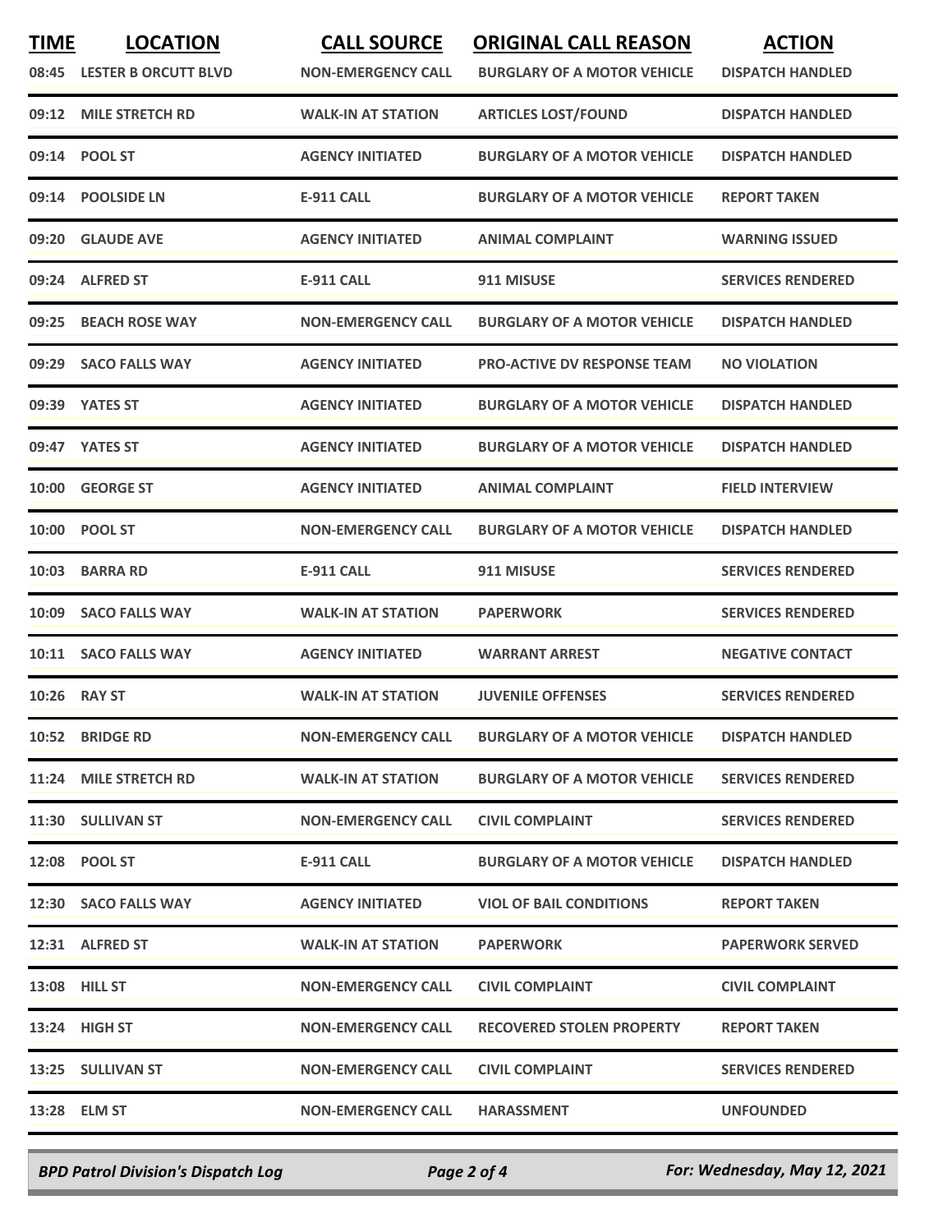| <b>TIME</b> | <b>LOCATION</b>                | <b>CALL SOURCE</b>        | <b>ORIGINAL CALL REASON</b>        | <b>ACTION</b>                |
|-------------|--------------------------------|---------------------------|------------------------------------|------------------------------|
|             | <b>13:28 PIKE ST</b>           | <b>NON-EMERGENCY CALL</b> | <b>DOMESTIC COMPLAINTS</b>         | <b>REPORT TAKEN</b>          |
| 13:31       | <b>MARINER WAY</b>             | <b>NON-EMERGENCY CALL</b> | <b>SUSPICION</b>                   | <b>REPORT TAKEN</b>          |
| 13:34       | <b>WENTWORTH ST</b>            | <b>E-911 CALL</b>         | <b>MENTAL ILLNESS CASES</b>        | <b>SERVICES RENDERED</b>     |
| 13:56       | <b>JEFFERSON ST + SOUTH ST</b> | <b>AGENCY INITIATED</b>   | <b>TRAFFIC OFFENSES</b>            | <b>WARNING ISSUED</b>        |
|             | 14:49 ALFRED ST                | <b>WALK-IN AT STATION</b> | <b>COURT ORDERED CHECK IN</b>      | <b>DISPATCH HANDLED</b>      |
|             | 14:49 ALFRED ST                | <b>WALK-IN AT STATION</b> | <b>COURT ORDERED CHECK IN</b>      | <b>NO ACTION REQUIRED</b>    |
|             | 15:00 ALFRED ST                | <b>WALK-IN AT STATION</b> | <b>PAPERWORK</b>                   | <b>NO ACTION REQUIRED</b>    |
|             | 15:12 CLEAVES ST               | <b>AGENCY INITIATED</b>   | <b>CHECK WELFARE</b>               | <b>SERVICES RENDERED</b>     |
|             | 15:34 CLIFFORD ST              | <b>NON-EMERGENCY CALL</b> | <b>ROAD HAZARD</b>                 | <b>REFERRED OTHER AGENCY</b> |
|             | 15:59 BACON ST                 | <b>AGENCY INITIATED</b>   | <b>SEX OFFENDER COMPLIANCE CHK</b> | <b>NEGATIVE CONTACT</b>      |
| 16:00       | <b>PROSPECT ST</b>             | <b>AGENCY INITIATED</b>   | <b>SEX OFFENDER COMPLIANCE CHK</b> | <b>SERVICES RENDERED</b>     |
| 16:11       | <b>JEFFERSON ST</b>            | <b>AGENCY INITIATED</b>   | <b>SEX OFFENDER COMPLIANCE CHK</b> | <b>NEGATIVE CONTACT</b>      |
| 16:15       | <b>MAPLE ST</b>                | <b>AGENCY INITIATED</b>   | <b>SEX OFFENDER COMPLIANCE CHK</b> | <b>NO VIOLATION</b>          |
| 16:21       | <b>ELM ST</b>                  | <b>AGENCY INITIATED</b>   | <b>TRAFFIC OFFENSES</b>            | <b>WARNING ISSUED</b>        |
| 16:25       | <b>WINTER HARBOR LN</b>        | <b>NON-EMERGENCY CALL</b> | <b>BURGLARY OF A MOTOR VEHICLE</b> | <b>REPORT TAKEN</b>          |
| 16:46       | <b>YATES ST</b>                | <b>E-911 CALL</b>         | <b>BURGLARY OF A MOTOR VEHICLE</b> | <b>REPORT TAKEN</b>          |
|             | 17:03 GREEN ST                 | <b>NON-EMERGENCY CALL</b> | <b>DISTURBANCE / NOISE</b>         | <b>SERVICES RENDERED</b>     |
|             | 17:08 MARINER WAY              | E-911 CALL                | 911 MISUSE                         | <b>DISPATCH HANDLED</b>      |
|             | 17:09 SOUTH ST                 | <b>NON-EMERGENCY CALL</b> | <b>SUSPICION</b>                   | <b>NEGATIVE CONTACT</b>      |
|             | 17:54 MARINER WAY              | <b>E-911 CALL</b>         | 911 MISUSE                         | <b>DISPATCH HANDLED</b>      |
|             | 17:55 GEORGETOWN DR            | <b>E-911 CALL</b>         | 911 MISUSE                         | <b>DISPATCH HANDLED</b>      |
|             | 17:57 YATES ST                 | <b>E-911 CALL</b>         | 911 MISUSE                         | <b>DISPATCH HANDLED</b>      |
|             | 17:58 ALFRED ST                | <b>E-911 CALL</b>         | 911 MISUSE                         | <b>SERVICES RENDERED</b>     |
|             | 18:01 MARINER WAY              | <b>E-911 CALL</b>         | 911 MISUSE                         | <b>DISPATCH HANDLED</b>      |
|             | 18:37 ALFRED ST                | <b>E-911 CALL</b>         | 911 MISUSE                         | <b>DISPATCH HANDLED</b>      |
|             | 18:38 ALFRED ST                | <b>NON-EMERGENCY CALL</b> | <b>CHECK WELFARE</b>               | <b>SERVICES RENDERED</b>     |
|             |                                |                           |                                    |                              |

*BPD Patrol Division's Dispatch Log Page 3 of 4 For: Wednesday, May 12, 2021*